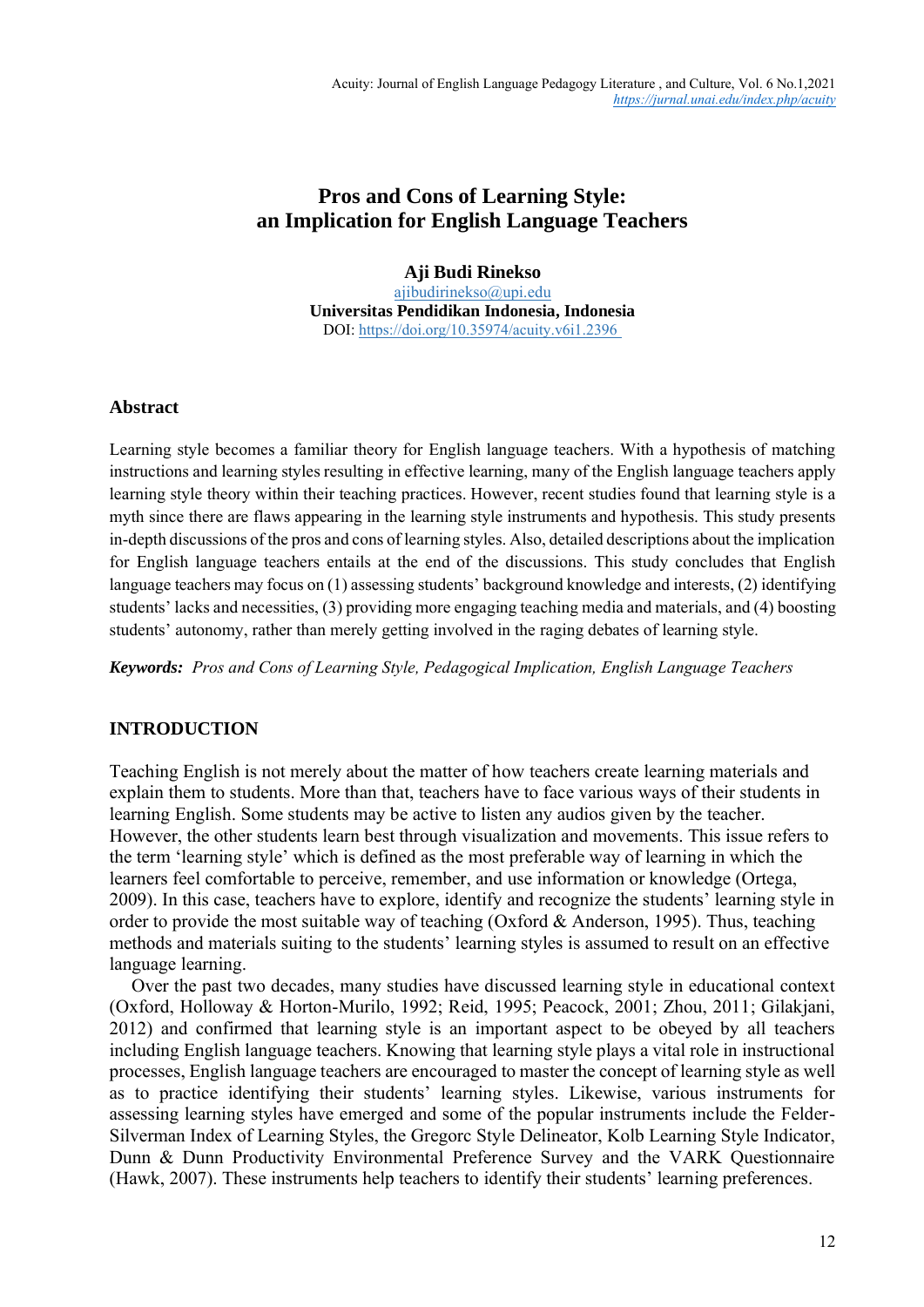Although learning style is believed as one of the important aspects in instructional process, some studies conversely challenge this idea (Dembo & Howard, 2007; Riener & Willingham, 2010; Newton, 2015; Kirschner, 2017). These studies claimed that there were no strong evidence-based reports showing the significant correlation between learning style, way of teaching and students' achievement. The viewpoint of learning style highlights that teachers should provide multiple ways of teaching including various teaching methods and materials in order to match with the preferred style. However, there are some criticisms against the idea of learning style such as (1) students with tall body are easy to play basketball, not because of they are kinesthetic learners, (2) students learn better when they can relate what they are learning with their prior experiences, knowledge and interest, not because of their learning preferences (3) students may learn based on their preferences – for example, they may choose to learn by watching video, but this does not give impact on how well they learn, and (3) mixing audio-visual media may work but this is not because of addressing different learning styles, instead the media are just successfully attracting the students (Westby, 2019).

Taking into account the different point of views of learning style position and its impact for instructional context, this study provides: (1) general overview of learning style, (2) pros of considering learning style for language learning, (3) cons of considering learning style for language learning and (4) pedagogical implications for English language teachers. The discussions result in a prudent decision for responding to the debate of learning style. Thus, this study expects to be beneficial for ELT teachers, educators and practitioners in considering the employment of learning style in their instructions.

## **DISCUSSIONS**

#### **General overview of learning style 1. Definitions of learning style**

What makes learners easy to learn may refer to the concept of learning style since commonly people know learning style as the preferred way of learning. Since 1980s many experts already studied the concept of learning style. They came up with various definitions in accordance with their perspectives. Gregorc (1979) defines learning styles as distinctive and observable behaviors showing some clues of how the people's minds learn or process information. Through the clues, teachers can identify their learners' preferred way of learning. For example, when students show high engagement and motivation in learning English with some visual aid, this indicated that the students are visual learners. Likewise, Dunn and Dunn (1993) define learning style as an individual way to concentrate, process and retain new information. The way may vary for each individual and it is influenced by various stimuli such as environments, emotions, social, physic and psychology.

Different from Dunn and Dunn who rely the concept of learning style based on stimulation, Kolb (1984) defines learning style as the individual orientations in learning regarding to the four basic learning modes in experiential learning theory, namely concrete experience, reflective observation, abstract conceptualization and active experimentation. The experiential theory which refers to an individual learning stages becomes the base of Kolb's learning style model. Moreover, Oxford, Ehrman and Lavine (1991) define learning style as the learners' general approaches that are used to gain new knowledge or information as well as solving new problems. In this case, cognitive, affective, physiological and behavioral aspects contribute to the theoretical base of learning style concept (Wallace & Oxford, 1992). The idea of learning style also influences the field of second language learning. Likewise, some second language acquisition (SLA) experts give ideas about learning style. Dornyei (2005) argues that learning style becomes the representation of our students' learning profile. It can be seen from how our students perceive, interact with and respond to learning materials. It is relevant to the second language learning where different types of learners perform different approaches/ways of learning to achieve the same goal, acquiring a language effectively. This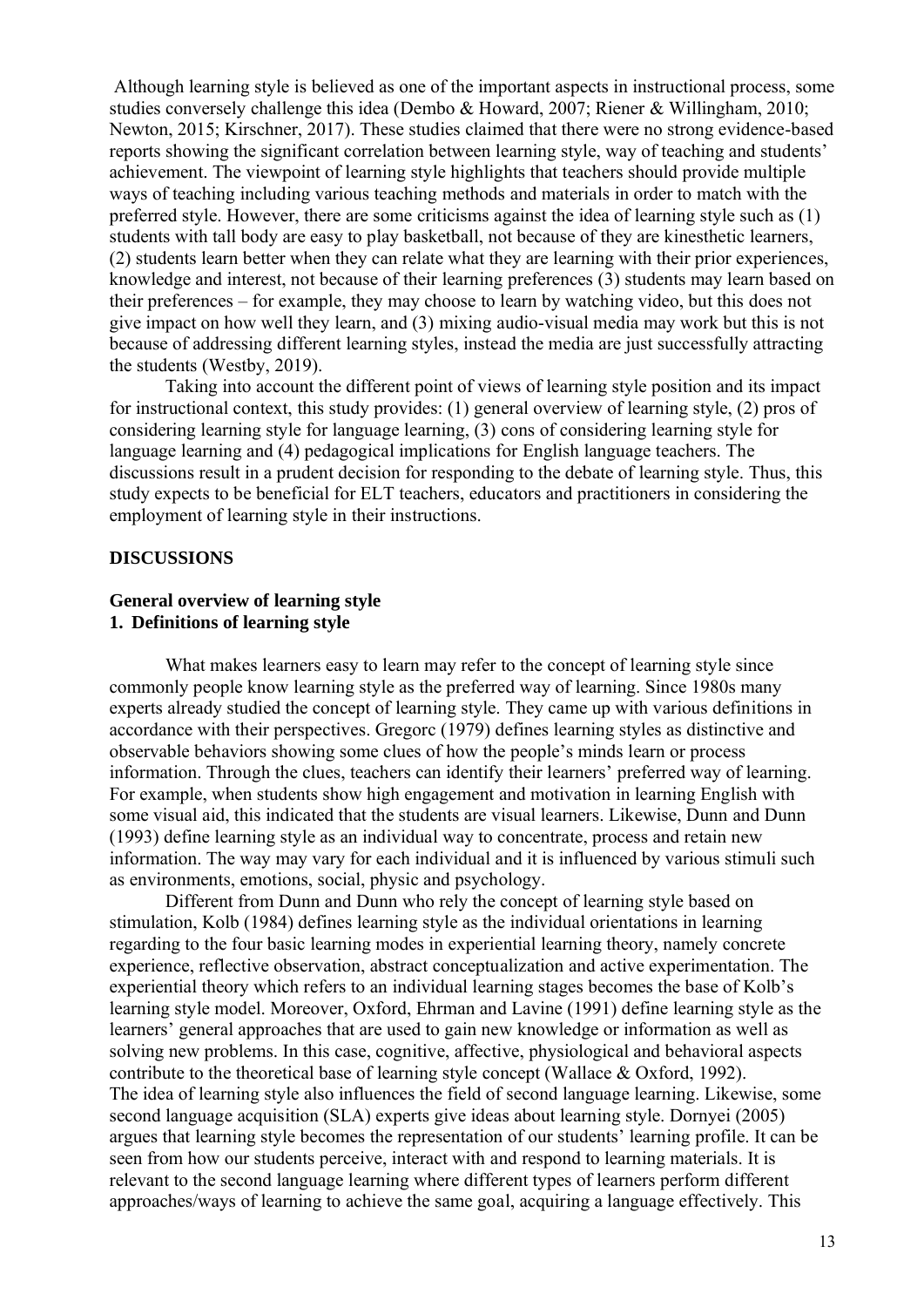idea is supported by Selinker and Gass (2008) who agree that learning style refers to ones' preferences in obtaining, processing, and retaining information. In connection to this, language acquisition is successful when learners can easily and quickly understand the target language with the most comfortable way of learning.

Actually, there are others definitions of learning styles proposed by experts which are not listed here. However, Pritchard (2009) summarizes how learning style is defined variously by some experts. Generally, learning style is known as:

- a. A specific way in which an individual employs to learn
- b. Learning modes the most preferred way for thinking and processing information during the learning process.
- c. Ones' preferred way for acquiring knowledge and skills.
- d. Behavioral actions or habits that an individual employs for learning.

In summary, learning style can be defined as a particular way of learning that the learners prefer to use in order to maximize their learning performance including obtaining, processing, and retaining information/knowledge.

# **2. Models of learning style**

Some models of learning style have been introduced by experts. The models reflect on humans' brains activity (cognitive), humans' senses, and humans' emotions. In the beginning era of learning style popularization, Briggs and Myers (1975) introduce a model of learning style, namely The Myers-Briggs Type Indicator (MBTI). This model classifies learning style into some types based on the derivation of psychological theories. Eight types of learning preferences are presented as follows:

- 1. Extroverts refers to learners who like to try new things and love making relationships/friendships/group work with many people.
- 2. Introverts refers to learners who are often quiet, thoughtful and not willing to get involved in social communities. This is the opposite of extroverts.
- 3. Sensors refers to learners who have strong senses ability. They tend to be always practical, detailed-person, and focusing on facts or procedures.
- 4. Intuitors refers to learners who tend to be concept-oriented and imaginative. They like to find the connection of ideas and meaning.
- 5. Thinkers refers to learners who have high curiosity and tend to make decision based on logic and rules.
- 6. Feelers refers to learners who have strong feelings and they tend to make decision based on their personal considerations.
- 7. Judgers refers to learners who like to follow plan and rules strictly. They are also decisive and task-oriented.
- 8. Perceivers refers to learners who are adaptable to any situations. They are easily to adjust with the changes of their environment.

Different from MBTI which is designed on the basis of psychological theories, Kolb (1984) classifies learning style based on the cyclical process of learning, namely experiential learning. As shown in figure 1. there are four stages of learning:

- 1. Concrete experience when learners do or experience something.
- 2. Reflective observation when learners think about the connection between their ideas and experiences.
- 3. Abstract conceptualization when learners conclude what they are learning based in accordance with their ideas and abstract concepts.
- 4. Active experimentation when learners apply what they get from learning process.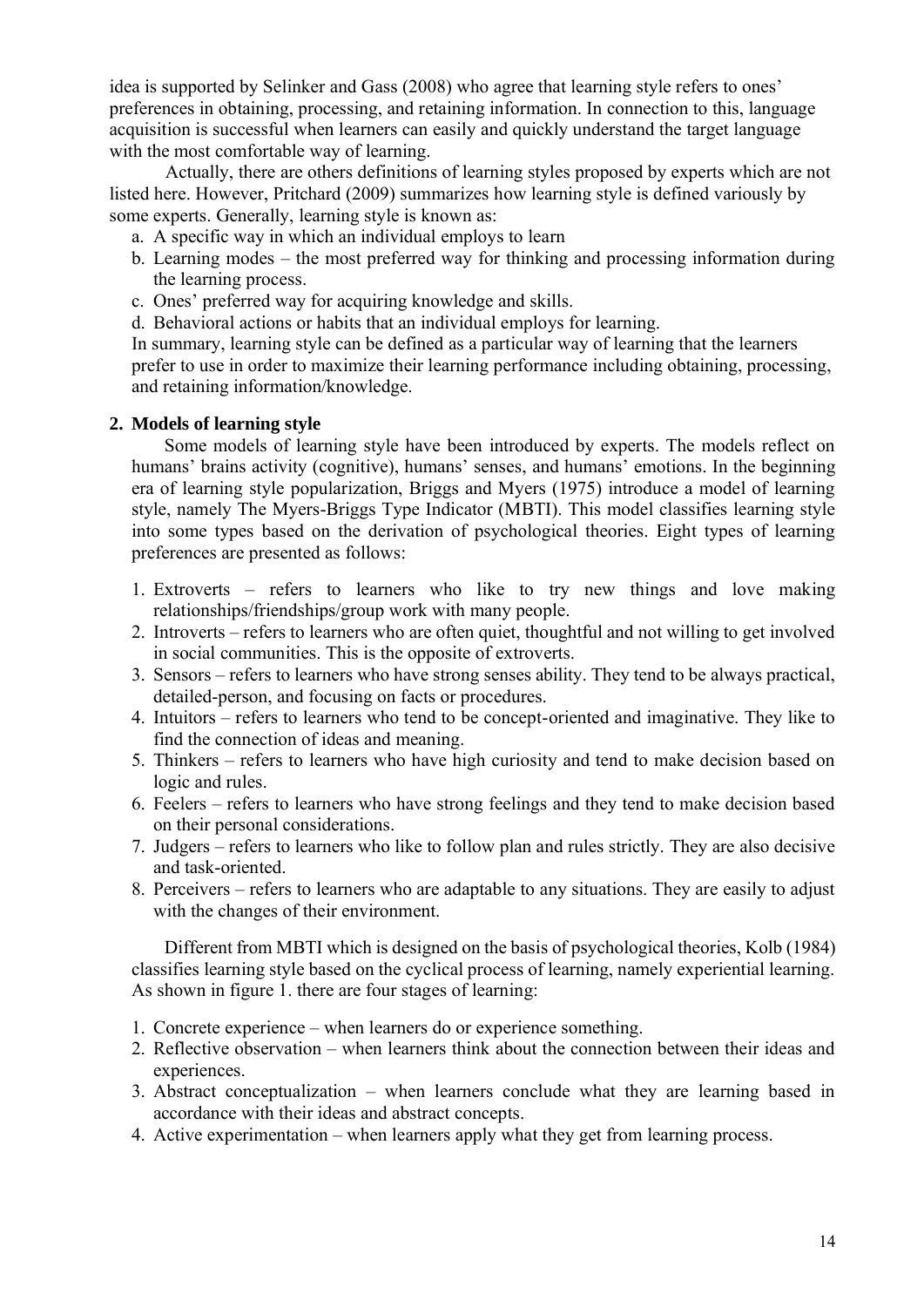

**Conceptualization (AC)**

Figure 1. Kolb's learning style model *Source: author's synthesis on Kolb's experiential learning*

Derived from those stages of learning, there are four types of learning style generated by Kolb.

Table 1. The four types of learners based on Kolb' learning style model

| <b>Types of learning styles</b>     | <b>Description</b>                                                                                                                                      |
|-------------------------------------|---------------------------------------------------------------------------------------------------------------------------------------------------------|
| Diverging (concrete, reflective)    | Diverging learners prefer to learn by observing,<br>brainstorming, gathering information. Imaginative<br>and sensitive are their characteristics.       |
| Assimilating (abstract, reflective) | Assimilating learners learn best with well-organized<br>and logical concepts.                                                                           |
| Converging (abstract, active)       | Converging learners are very concrete. They are best<br>at assembling the practical use of theories and ideas.<br>They prefer to work alone.            |
| Accommodating (concrete, active)    | Accommodating leaners learn best by doing. They like<br>practical and experiential learning process. Mostly<br>they rely on feelings rather than logic. |

*Source: author's summary on Kolb' learning style model*

Continuing the idea of Kolb's experiential learning, Honey and Mumford (1986) generate another model of learning style which is designed on the basis of people's natural tendency of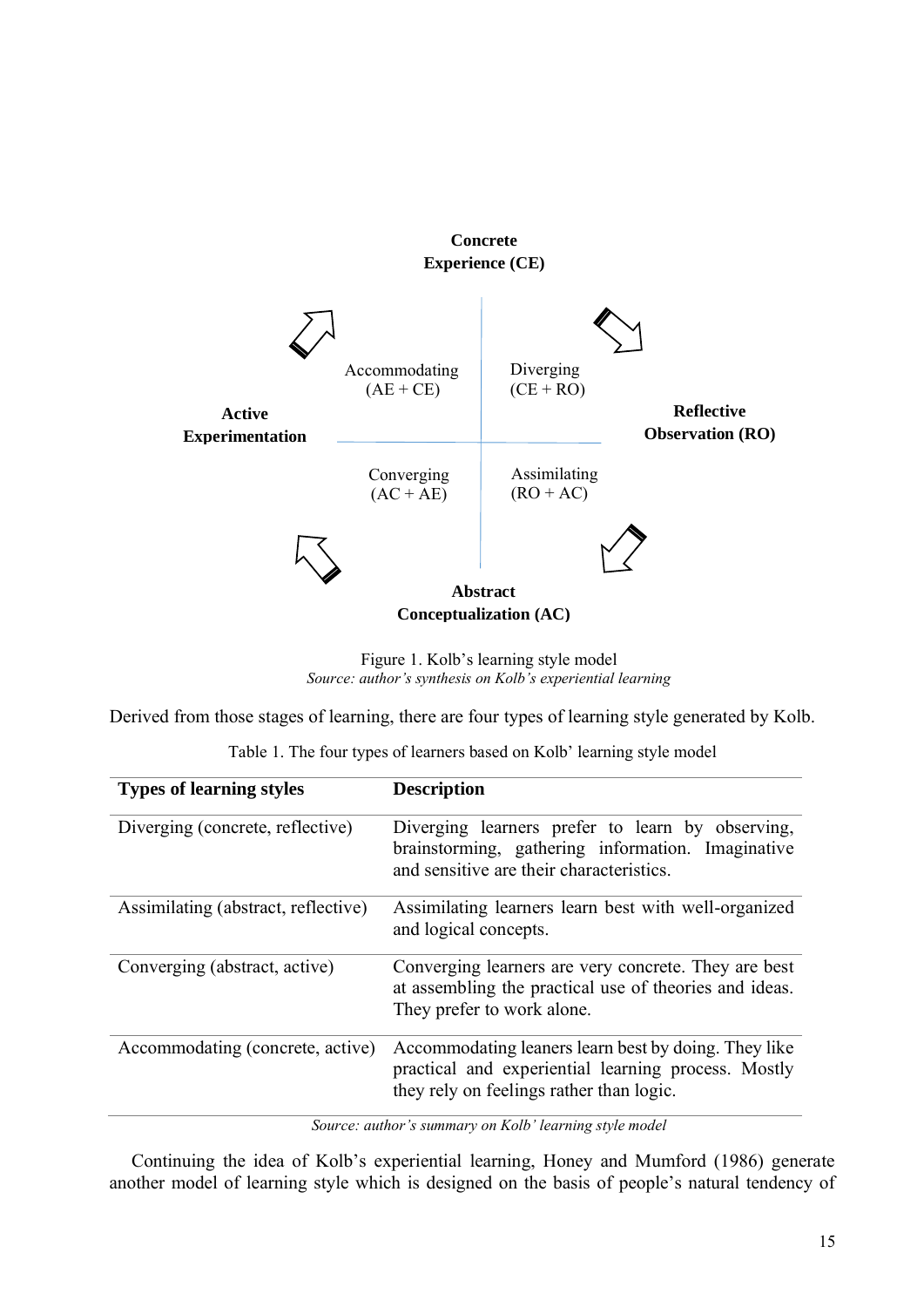learning. The model consists of four distinctive types of learners, namely activists, reflectors, theorists, and pragmatists.

- 1. Activists learners who prefer to learn by doing and experiencing. They like to try new challenges in learning. They avoid learning with full of theories, analysis, and reading.
- 2. Reflectors learners who love to learn by doing observation and then making reflections. They process knowledge by considering multi perspectives.
- 3. Theorists learners who like to think deeply when learning. They enjoy data analysis, concepts, and facts. They involve less feelings in learning and they do not like ambiguous instructions.
- 4. Pragmatists learners who learn based on practicality. They always see the application of what they are learning. The do not like too much theories and abstract concepts.

Moreover, Dunn and Dunn (1993) design a model of learning style based on five learning stimuli, namely environmental, emotional, sociological, physical and psychological. The model confirms that the stimuli reflect on learners' preferences for retaining and absorbing information.

| <b>Types of stimuli</b> | <b>Elements</b>                                                    | <b>Descriptions</b>                                                                                                                                                     |
|-------------------------|--------------------------------------------------------------------|-------------------------------------------------------------------------------------------------------------------------------------------------------------------------|
| Environmental           | Sound, light, temperature,<br>design                               | Learners learn best based on the<br>environmental situation. E.g. Prefer to<br>learn in quiet or with music/noise, in<br>cool or warm temperature.                      |
| Emotional               | Motivation, persistence,<br>responsibility, structure              | Learners learn best based on emotional<br>attributes. E.g. they persist in doing task<br>or not, they need lots of structure or<br>needs lots of emotional support.     |
| Sociological            | Colleagues, self, pair,<br>team, authority, varied                 | They learn best based on social effects.<br>E.g. they like to learn alone or in group/<br>pair.                                                                         |
| Physical                | Perceptual, intake, time,<br>mobility                              | They learn best through their physical<br>aspects. E.g. they may prefer to learn by<br>visual/audio/read/write/movements.                                               |
| Psychological           | Analytic-global, cerebral-<br>preference, reflective-<br>impulsive | They learn based on how they think<br>about information. E.g. they love to<br>think globally or analytically, like to<br>have more reflection or just think<br>rapidly. |

Table 2. Dunn and Dunn learning style model

*Source: author's summary on Dunn and Dunn's learning style model*

Next, Gardner (1993) proposes a model of learning style based on humans' intelligences. The model categorized 8 types of learners based on their intelligences.

- 1. Linguistic learners who love to gain information through verbal expressions such as texts and conversations.
- 2. Logical/mathematical learners who like learning materials related to quantifying things, creating as well as proving hypothesis.
- 3. Musical learners who have high ability to gain information in form of sounds or audios. They are good at identifying pitch, tone and rhythm.
- 4. Spatial/visual learners who prefer to learn learning materials in form of 3D visualization.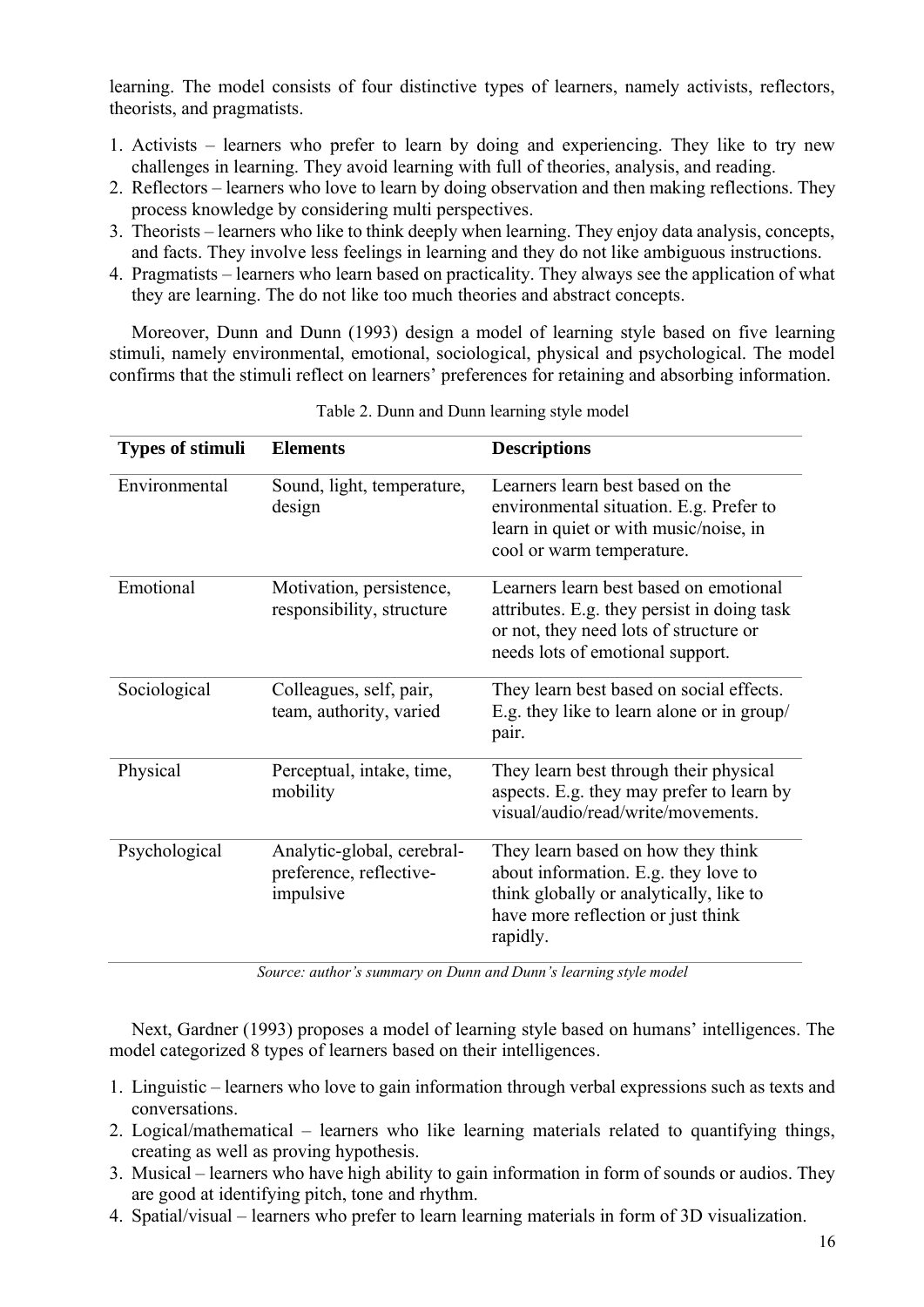- 5. Kinesthetic learners who learn best by involving body movements. They are good at coordinating their body and minds.
- 6. Interpersonal learners who have good ability in understanding other people feelings, desires, motivation, and intentions.
- 7. Intrapersonal learners who have good capacity for self-management. They really know who they are.
- 8. Naturalistic learners who love to learn materials related to nature such as flora, fauna and natural phenomena.

Lastly, Fleming (2001) introduces simpler model of learning style, namely V-A-R-K model. VARK stands for visual, auditory, reading, and kinesthetic. The model classifies learners based on how they perceive information optimally.

- 1. Visual learners they learn best through the aid of visual media such as pictures, graphic, and illustrations.
- 2. Auditory learners they like to listen to audio such as listening to music, recordings, and oral explanations.
- 3. Reading learners they process materials optimally by reading. Therefore, the materials should be in form of texts.
- 4. Kinesthetic learners they love movements. They are so energetic. The learning activities should be attractive involving body movements.

As a simple learning style model, VARK is mostly recognized by many teachers. Moreover, due to some limitations, this study only reviews the most frequently used learning style models while other learning style models can be found and explored freely through online resources.

## **Pros of considering learning style for language learning**

Many studies have been conducted to explore the role of identifying students' learning style for optimizing the learning effectiveness. Most of the studies show that matching learning styles and teaching methods/styles gave positive effects in learning process including higher motivation, engagement, and achievement. Peacock (2001) examined the Reid's hypothesis (1987) that a mismatch between learning style and teaching style may result on failure of learning, frustration, and demotivation. He invited 206 EFL students and 46 EFL teachers to participate in his study. Reid's Perceptual Learning Style Preference Questionnaire (PLSPQ) was employed to identify students' learning style and teachers' teaching style. The results of his study supported the Reid's hypothesis that a mismatch between learning style and teaching style gave negative effects on learning. As a result, he suggested that EFL teachers should balance their teaching styles in order to accommodate all of their students' learning styles.

Next, Damrongpanit and Reungtragul (2013) conducted experimental study to see the effects of matching learning styles and teaching styles on students' academic achievement among four subjects, namely Mathematics, Science, English and Thai Language. There were 3,382 ninth-grade students and 440 teachers (110 teachers for each subject) who participated in the study. Honey and Mumford's The Learning Style Questionnaire (LSQ) and Grasha's Teaching Style Inventory were used as the instruments. The data showed that matching learning style and teaching style resulted variously for each subject. The main value is that the match between learning style and teaching style causes positive impact on students' learning progress. Moreover, Akbarzadeh and Fatemipour (2014) examined the match/mismatch between teaching style and learning style preferences of EFL learners. They involved 725 EFL students and 10 English language teachers. The Reid's Perceptual Learning Style Preference Questionnaire (PLSPQ) was employed as the instrument of this study. The results showed that teachers already knew theories about teaching style preferences but they did not apply them to their teaching practices. Based on teaching performances, the teachers neglected their students' learning style. They used fixed teaching style instead of varying the teaching styles in order to accommodate different learning styles. In this case, Akbarzadeh and Fatemipour reminded other English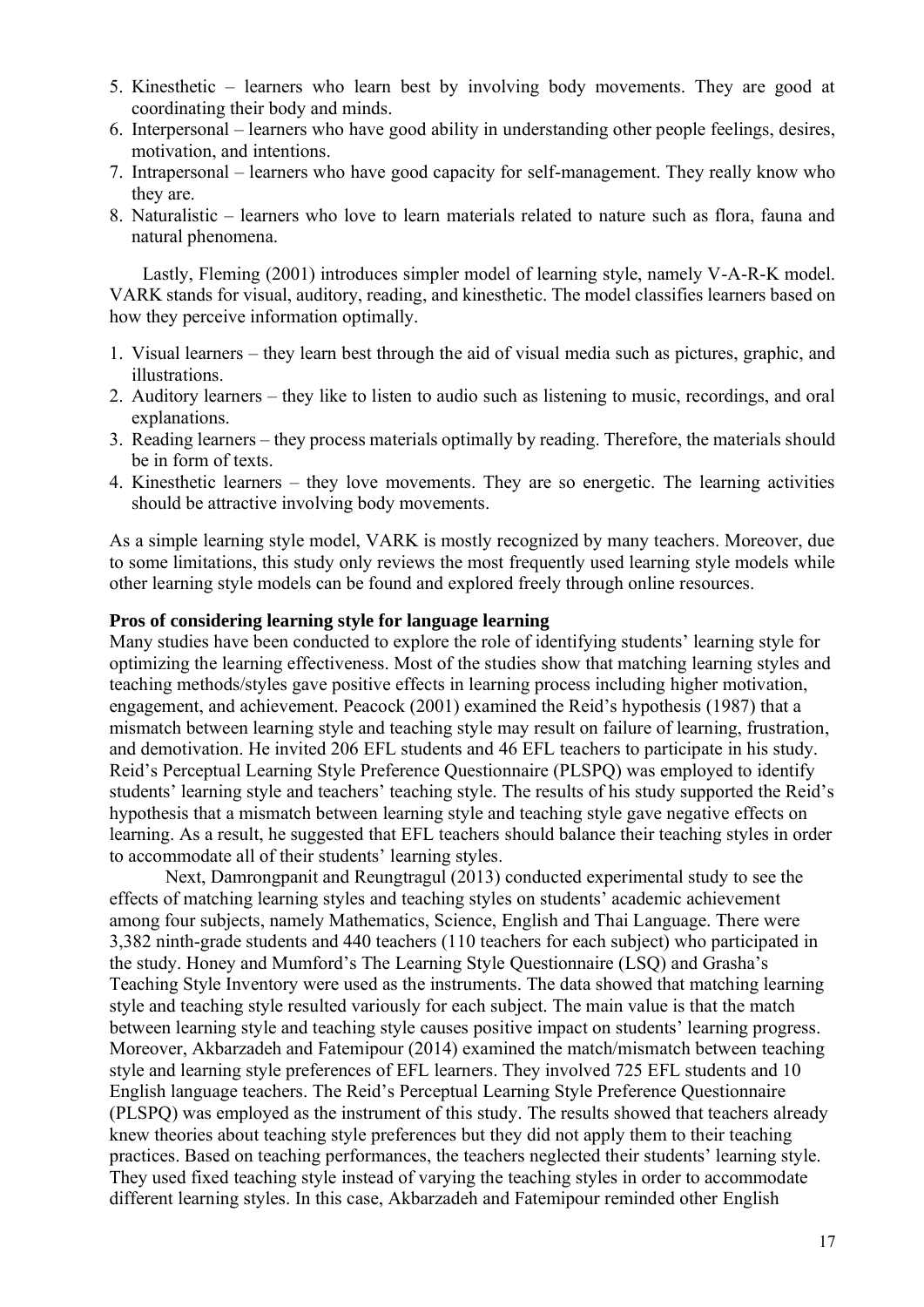language teachers to be aware of students' learning styles issues and to teach based on students' learning styles.

Another study comes from Karabuga (2015). He investigated the match/mismatch of learning styles between Prep-Class EFL students and EFL teachers. There were 132 prep-class EFL students and 15 English language teachers participated in his study. For the instrument, he used the Grasha-Riechmann Learning Style Survey and the Grasha Teaching Style Survey. The findings confirms that there should be a match between learning style and teaching style for the sake of accommodating students' different learning preferences.

Lastly, Toyama and Yamazaki (2020) investigated the effects of matching learning style and teaching style on students' English proficiency and learning motivation. Nine EFL teachers and 331 students participated in their study. Meanwhile, the Kolb Learning Style Inventory and the Kolb Educator Role Profile were used as the instruments. The study confirms that matching learning style and teaching style affects on students' English proficiency and learning motivation. Some of the matched groups shows significant effects on proficiency while the others affect on motivation. For example, Accommodating style and Coach role significantly increased English proficiency while Diverging style and Facilitator roles affected students' motivation. In short, the matching effect depends not only on the type of pair but also on the student variables (proficiency and motivation).

Actually, there are still many studies supporting the issue of matching learning style and teaching style. This indicates that learning style concept is already accepted by many people especially language researchers and teachers. It is crystal clear that the concept of learning style looks logical to be applied in educational context. When students learn through the way that they really like, it makes their learning performance optimal and it results on higher achievement. Moreover, clear definitions, frameworks, and instruments make learning style to be looked as a strong and valid theory amidst educational research.

#### **Cons of considering learning style for language learning**

When the idea of matching learning style and teaching style is getting popular, some studies appear to criticize the concept of learning style, especially the hypothesis of matching instructions and learning style for an effective learning. The critics mainly focus on two issues namely the validity and reliability of learning style instruments and evidence-based or empirical study proving the learning style hypothesis. Firstly, talking about instruments for assessing students' learning styles, it is an obligatory for every instrument to meet the standard of validity and reliability. Coffield, Moseley, Hall and Ecclestone (2004b) conducted a systematic review on 13 most popular learning style models. The review process was based on psychometric criteria including internal consistency, test-retest reliability, construct validity, and predictive validity. The results showed that only one instrument met the four criteria (Allinson & Hayes cognitive style indicator). In fact, this instrument focused on assessing cognitive style not learning style. Meanwhile, two of the models met three criteria (Vermunt; Apter), three met two criteria (Herrmann; Myers-Briggs personality type indicator; Entwistle), four met just one criterion (Gregorc; Dunn & Dunn; Kolb; Honey & Mumford) and the last three models did not meet any of the four criteria (Stenberg's multiple intelligences; Riding; Jackson). With thorough review, the study confirmed that the concept of learning style was vulnerable since most of the instruments were doubtful. Besides, too many theoretical perspectives among those instruments led to low construct validity (Coffield, et al., 2004a).

Another study investigated the questionnaire items of learning style instruments (Stahl, 1999). The results showed that forced-choices in some instruments lead learners/participants to make the same choices. Everybody prefers to join demonstration in science class not because of they are visual learners, but that good demonstrations are quite proper for explaining the materials. Similarly, when students want to learn how to play basketball, it is better to directly practice playing basketball rather than watching the videos of playing basketball. This is not because the students are kinesthetic, but learning sports require practices (Stahl, 1999). To put in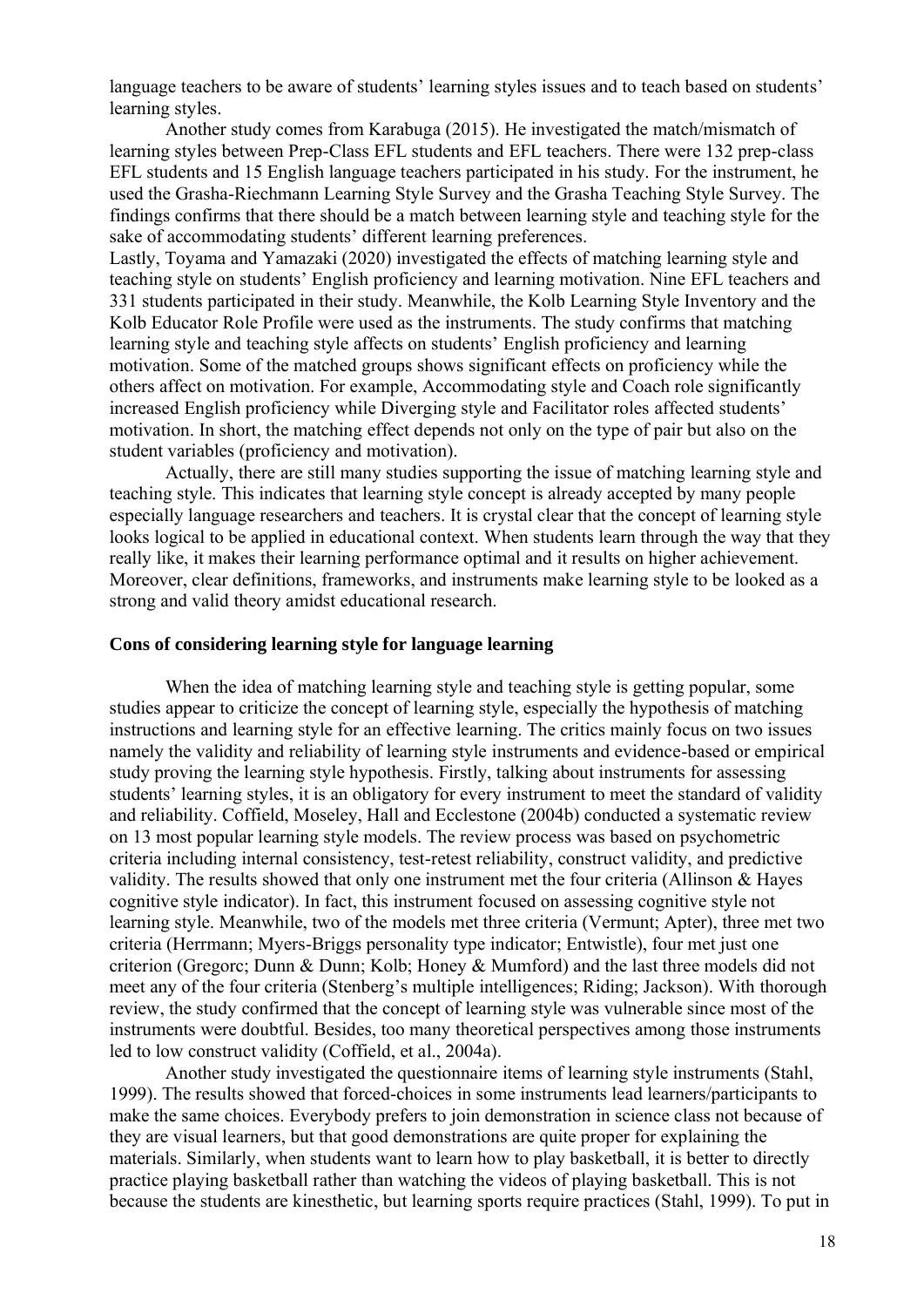language learning context, for example, students prefer to read letters/email rather than listening to the story of sending letters/email. This is not because they are linguistic or read/write learners but letters are in form of texts and therefore students learn it by reading or writing letters. Likewise, ones' learning styles may change and this cause problems related to the reliability of the instruments (Stahl, 1999). As there are lots of problems found in the learning style measurement (Kirschner, 2017) and it makes the instruments were questionable (Dembo  $\&$ Howard, 2007), teachers should consider the idea of identifying students' learning styles. Reading more studies examining the validity and reliability of learning style instruments is totally recommended.

The second issue relates to the idea of matching instructional methods and learning style for achieving an effective learning. This idea is supported by Reid's hypothesis (1987) stating that a mismatch between learning style and teaching style may result on failure of learning, frustration and demotivation. However, many studies criticize that there is no strong evidence or empirical study supporting the idea of matching instructions and learning style. Matching instructional methods and learning style is just a belief without any strong scientific evidence (Kirschner, 2017). A study conducted by Clark (1982) found that low ability students prefer to learn using permissive instructional methods because they want their failures are not too visible. In fact, low ability students need structured instructional methods where more directions and attentions will help them to achieve learning objectives. Meanwhile, high ability students prefer to learn with structural instructional methods since they believe that it will make their efforts more efficient. As a matter of fact, high ability students actually need permissive instructional methods where they will be more active, autonomous and independent in learning. This findings indicated that learning preferences are not always guiding students to what they really need in learning. Learning preferences are just the students' beliefs and it does not automatically reflect on effective learning when the instructions are matched with their preferences. Likewise, Smith, Sekar and Townsend (2002, p. 411) stated "For each research study supporting the principle of matching instructional style and learning style, there is a study rejecting the matching hypothesis".

Furthermore, some factors may cause bias in the idea of matching learning style and teaching style for an effective learning. Students' background knowledge, ability, and interests can interfere the results of matching learning style and teaching style hypothesis (Riener & Willingham, 2010). Having a large of vocabulary mastery will make a student read wider variety of books. Similarly, prior knowledge of some topics of stories results on better performances in reading and understanding the stories. In this case, having good performances in reading are not because the student is a read/write or linguistic leaner. In fact, it happens because of their prior knowledge. Likewise, it happens for students' ability and interests. Although dyslexia students learn with matched teaching style and learning style, their achievement results might be not better than other non-disability students with mismatched teaching style and learning style. Similarly, for example, a student is interested in technological topics, fortunately, he/she is identified as a read/write learner, then he/she easily understands texts presenting issue about computer. He/she comprehends the texts easily not because he/she is a read/write learner but rather he/she loves technological issues. Besides, another study conducted by Husmann and O'Loughlin (2018) found that there is no correlation between study strategies, student performances and VARK questionnaire results. Lastly, to sum up the rejection of learning style concept, table 4. shows a list of the researchers, years of research publication and their criticism towards the concept of learning style.

| Researcher (s) Year Criticisms |      |                                                                                                                         |
|--------------------------------|------|-------------------------------------------------------------------------------------------------------------------------|
| Clark                          | 1982 | • Low ability students prefer permissive instructional method,<br>in fact they really need more direction and attention |

Table 3. Studies rejecting the concept of learning style.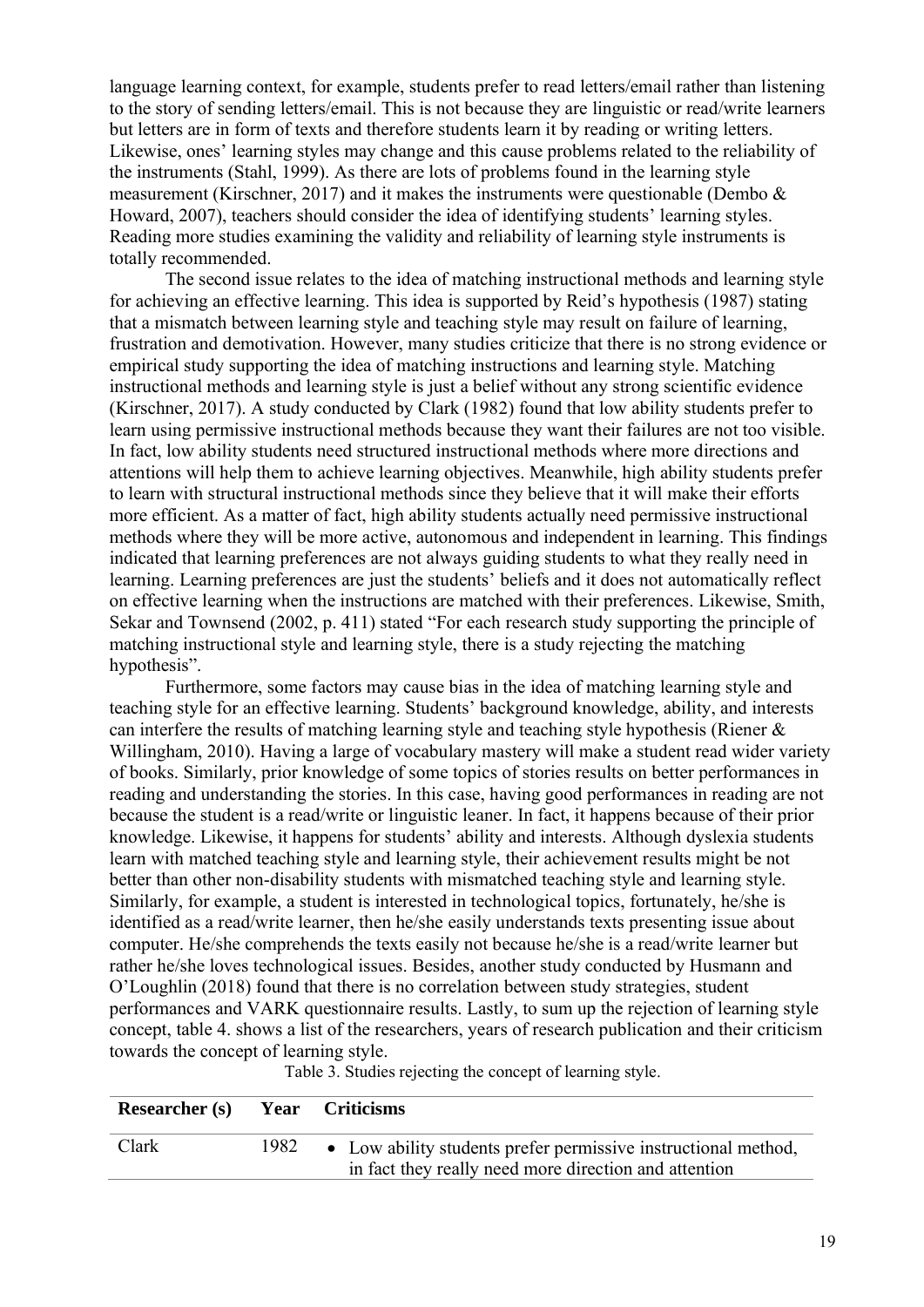|                                            |                | High ability students prefer structured instructional methods,<br>in fact they are actually better to learn with permissive<br>methods.                                                                                                                                                                                                                                              |
|--------------------------------------------|----------------|--------------------------------------------------------------------------------------------------------------------------------------------------------------------------------------------------------------------------------------------------------------------------------------------------------------------------------------------------------------------------------------|
| Stahl                                      | 1999           | • Forced-choices in learning questionnaire lead learners to<br>make the same choices.<br>The level of reading skills may cause bias in the learning<br>style identification.                                                                                                                                                                                                         |
| Smith, Sekar &<br>Townsend                 | 2002<br>p. 411 | "For each research study supporting the principle of<br>matching instructional style and learning style, there is a<br>study rejecting the matching hypothesis"                                                                                                                                                                                                                      |
| Coffield,<br>Moseley, Hall &<br>Ecclestone | 2004a<br>2004b | Too many different theoretical perspectives in learning style<br>instruments lead to decrease of construct validity.<br>The hypothesis of matching learning style and teaching style<br>seems equivocal.                                                                                                                                                                             |
| Dembo &<br>Howard                          | 2007           | Validity and reliability of learning style instruments are<br>$\bullet$<br>questionable<br>• No evidence-based of getting benefits from matching<br>learning style and teaching style/instructions                                                                                                                                                                                   |
| Riener &<br>Willingham                     | 2010           | Background knowledge, ability and interest become bias<br>within the hypothesis that matching learning style and<br>teaching style leads to an effective learning.                                                                                                                                                                                                                   |
| Kirschner                                  | 2017           | • Matching instructions and learning styles is just a belief<br>without strong scientific evidence.<br>Lots of problems appear in the learning style measurements.<br>$\bullet$<br>• Limited theoretical base supporting the interactions between<br>instructions methods and learning styles.<br>No significant empirical evidence for supporting the learning<br>style hypothesis. |
| Husmann &<br>O'Loughlin                    | 2018           | There is no correlation between study strategies, student<br>$\bullet$<br>performances and VARK questionnaire results.                                                                                                                                                                                                                                                               |

*Source: author's summary*

# **Pedagogical implication for English language teachers**

A theory is always being valid as long as there are no other studies proving the flaws of the theory along with the official acceptance of many research communities. Similarly, it happens for learning style. Now, learning style becomes a controversy where two sides of researchers are debating the idea of matching learning style with instructional methods for raising an effective learning. One side believes that identifying students' learning preferences is significantly important because it helps teachers to navigate their teaching styles in accordance with students' preferred way of learning. Many instruments for assessing learning styles are also introduced. Logically, when students are taught with methods that match to their learning preferences, it will increase their learning performances and result on higher achievement (Gilakjani, 2012). Conversely, the other side claims that lots of learning style instruments are not valid and reliable. Forced-choices in questionnaires may lead learners to make the same choices. Likewise, learners preferred way of learning may change over a period of time (Stahl, 1999).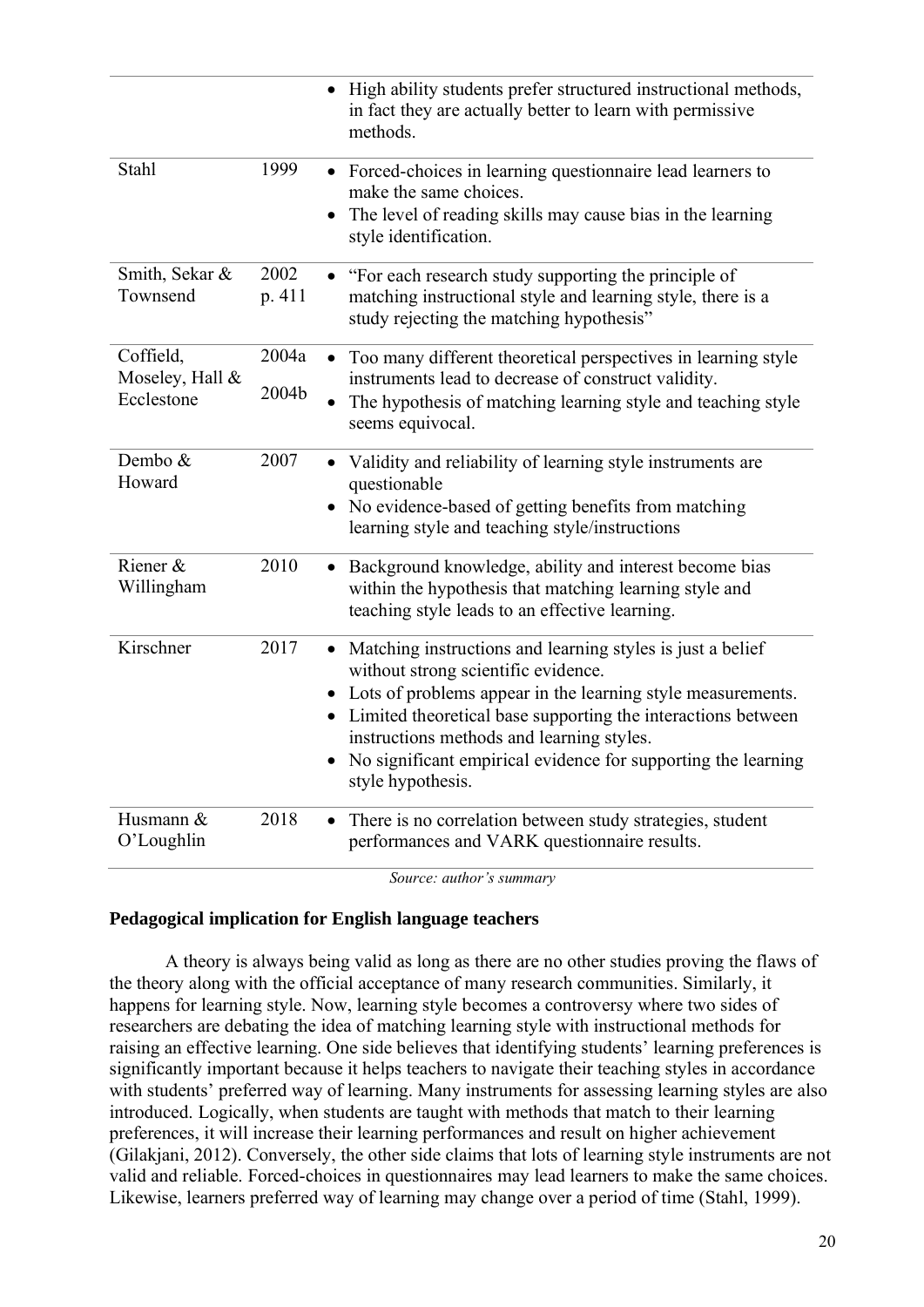Besides, background knowledge, ability and interests interfere the results of learning style hypothesis testing (Riener & Willingham, 2010).

As many of our English language teachers are already familiar with learning style and applying learning style to their teaching practices, while learning style is still debatable, we cannot force English language teachers to solely remove learning style from their part of teaching practices. Believing as well as applying the theory of learning style are absolutely their rights. Similarly, Newton and Miah (2017) reported that 32% of their participants (UK higher education academicians) were still willingly continuing to use learning style despite of the controversial issues hitting the learning style theory. However, it is suggested for English language teachers to widen their view points towards the practical use of learning style. English language teachers might focus on other issues contributing the effective learning instead of merely getting involved in the raging debates of learning style. Firstly, assessing students' background knowledge and interests are more valuable than devoting lots of time to assess learning styles (Riener & Willingham, 2010). As the effect of matching instructions and learning styles is still debatable, recognizing students level of prior knowledge as well as their interests for navigating teaching strategies is more feasible and promising to achieve an effective learning. Secondly, related to the previous point, identifying students' lacks and necessities can be very useful for designing more strategic lesson plans. Thirdly, it does not matter whether your students are auditory, visual, kinesthetic, or any other styles, the more important thing that should be done is providing them with more engaged teaching media and materials. Once they are interested and engaged with your teaching, an affective learning process and higher achievement will be obtained not matter what learning styles they belong to. Lastly, an effective learning can also be achieved by pushing your students to be more autonomous. Practicing more learner-centered approach encourages students to be more autonomous. Likewise, employing ICT is also relevant for promoting autonomous learning (Rinekso & Kurniawan, 2020). In conclusion, English language teachers have to be wiser for achieving effective learning.

#### **CONCLUSION AND SUGGESTION**

The theory of learning style has been acknowledged in many educational contexts including English language teaching. Yet, some controversial issues encountered the existence of learning style theory. Also, it leads to confusion and sense of incredulity towards the theory. This study purposed to shed light on critical discussions of learning style theory and its pedagogical implication for English language teaching. Thus, it is suggested that English language teachers have to focus more on creating an effective learning rather than devoting time and energy for merely debating the pros and cons of learning style. Four points are suggested to be done by English teachers including (1) assessing students' background knowledge and interests, (2) identifying their lacks and necessities, (3) providing them with more engaging teaching media and materials and (4) pushing them to be autonomous learners. Moreover, further research focusing on investigating English language teachers' awareness of the controversial issue of learning style and their plans for effective learning ought to be carried out.

## **REFERENCES**

- Akbarzadeh, M., & Fatemipour, H. (2014). Examining the match or mismatch between teaching style preferences and upper-intermediate EFL learners' learning style preferences. *Procedia-Social and Behavioral Sciences*, *98*, 137-142[. https://doi.org/10.1016/j.sbspro.2014.03.399](https://doi.org/10.1016/j.sbspro.2014.03.399)
- Briggs, K. & Myers, I. B. (1975) *The Myers-Briggs Type Indicator*. Palo Alto, CA: Consulting Psychologist Press.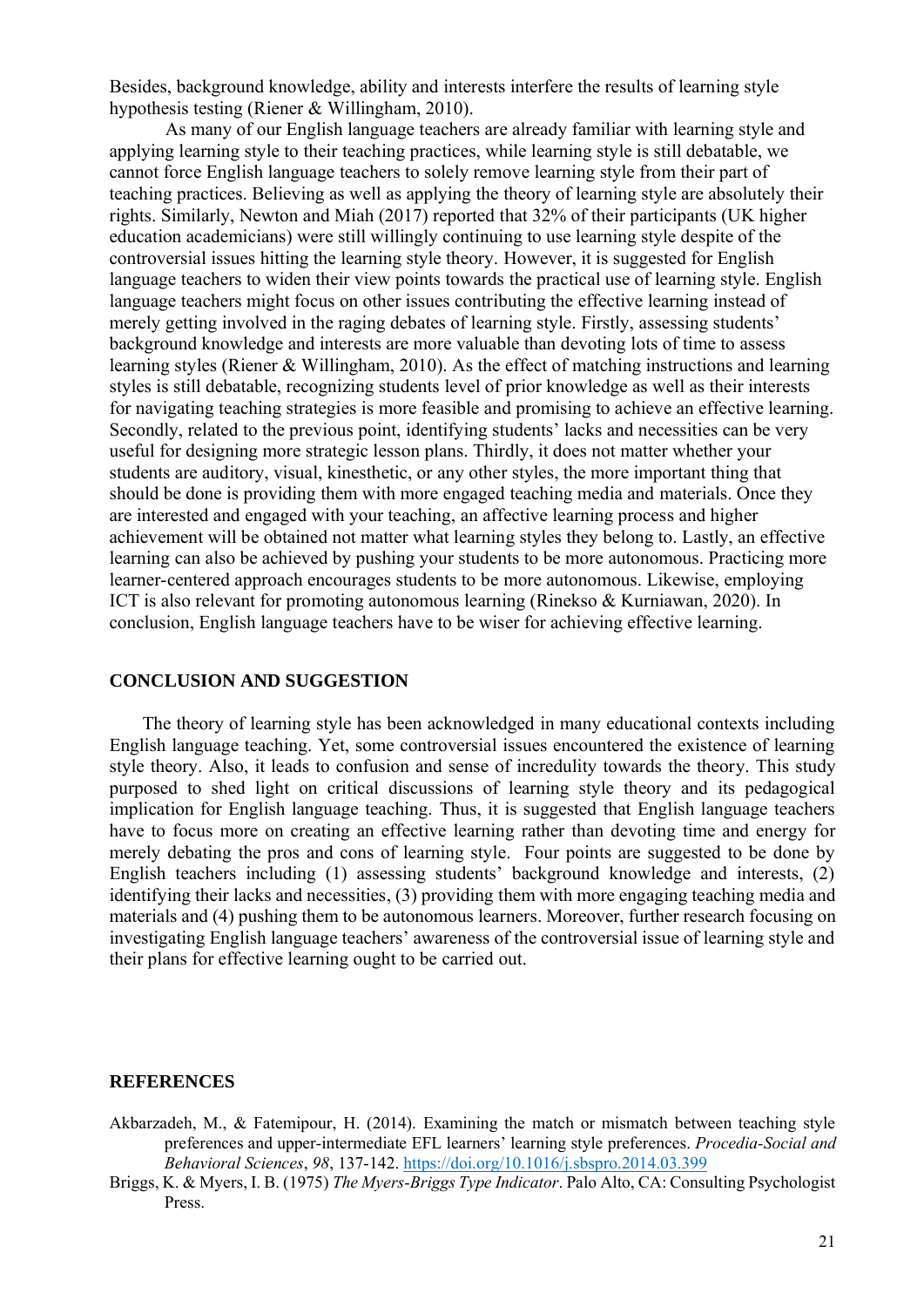- Clark, R. E. (1982). Antagonism between achievement and enjoyment in AT1 studies. *Educational Psychologist,* 17, 92-10l.<https://doi.org/10.1080/00461528209529247>
- Coffield, F., Moseley, D., Hall, E., & Ecclestone, K. (2004a). *Should we be using learning styles?* Learning and Skills Research Centre. Retrieved on July 2020 from <https://www.voced.edu.au/content/ngv:12401>
- Coffield, E, Moseley, D., Hall, E., & Ecclestone, K. (2004b). *Learning styles and pedagogy in post-16 learning:* A *systematic and critical review.* Learning and Skills Research Centre. Retrieved on July 2020 from<https://www.voced.edu.au/content/ngv%3A13692>
- Damrongpanit, S., & Reungtragul, A. (2013). Matching of learning styles and teaching styles: Advantage and disadvantage on ninth-grade students academic achievements. *Educational Research and Reviews*, *8*(20), 1937-1947.<https://doi.org/10.5897/ERR2013.1583>
- Dembo, M. H., & Howard, K. (2007). Advice about the use of learning styles: A major myth in education. *Journal of college reading and learning*, *37*(2), 101-109. DOI: 10.1080/10790195.2007.10850200
- Dornyei, Z. (2005). *The psychology of the language learner: Individual differences in second language acquisition.* London: Lawrence Erlbaum Associates Publishers.
- Dunn, R. & Dunn, K. (1993) *Teaching secondary students through their individual learning styles.* Boston: Allyn and Bacon*.*
- Fleming, N. D. (2001) *Teaching and learning styles: VARK Strategies.* Honolulu: VARK-Learn.
- Gardner, H. (1993). *Multiple intelligences: The theory in practice*. New York: Basic Books.
- Gilakjani, A. P. (2012). Visual, auditory, kinaesthetic learning styles and their impacts on English language teaching. *Journal of studies in education*, *2*(1), 104-113. doi:10.5296/jse.v2i1.1007
- Gregorc, A. F. (1979). Learning/teaching styles: Potent forces behind them. *Educational Leadership, 36(4), 234-236.*
- Hawk, T. F., & Shah, A. J. (2007). Using learning style instruments to enhance student learning. *Decision Sciences Journal of Innovative Education*, *5*(1), 1-19. [https://doi.org/10.1111/j.1540-](https://doi.org/10.1111/j.1540-4609.2007.00125.x) [4609.2007.00125.x](https://doi.org/10.1111/j.1540-4609.2007.00125.x)
- Honey, P. & Mumford, A. (1986). *Manual of learning styles* (2nd Ed.). London: P. Honey.
- Husmann, P. R., & O'Loughlin, V. D. (2018). Another nail in the coffin for learning styles? Disparities among undergraduate anatomy students' study strategies, class performance, and reported VARK learning styles. *Anatomical sciences education*, *12*(1), 6-19.<https://doi.org/10.1002/ase.1777>
- Kang, S. (1999). Learning styles: Implications for ESL/EFL instruction. In *English Teaching Forum* (Vol. 37, No. 4, pp. 6-11). Retrieved on July 2020, from https://perma.cc/SLC3-2U2R
- Karabuga, F. (2015). Match or mismatch between learning styles of prep-class EFL students and EFL teachers. *Electronic Journal of Foreign Language Teaching* 12 (2): 276–288.
- Kirschner, P. A. (2017). Stop propagating the learning styles myth. *Computers & Education*, *106*, 166-171. <http://dx.doi.org/10.1016/j.compedu.2016.12.006>
- Kolb, D. A. (1984) *Experiential learning: Experience as the source of learning and development.*  Englewood Cliffs, NJ: Prentice-Hall, Inc*.*
- Newton, P. M. (2015). The learning styles myth is thriving in higher education. *Frontiers in psychology*, *6*, 1908.<https://doi.org/10.3389/fpsyg.2015.01908>
- Newton, P. M., & Miah, M. (2017). Evidence-based higher education–is the learning styles 'myth 'important? *Frontiers in psychology*, *8*, 444.
- Ortega, L. (2009). *Understanding second language acquisition*. New York: Routledge.
- Oxford, R., Ehrman, M. & Lavine, R. Z. (1991). Styles wars: teacher-student style conflicts in the language classroom. In Magnan, S. S. (ed.), *Challenges in the* 1990s *for College Foreign Language Programs,* pp. l-25. Boston, MA: Heinle & Heinle.
- Oxford, R. L., Holloway, M. E., & Horton-Murillo, D. (1992). Language learning styles: Research and practical considerations for teaching in the multicultural tertiary ESL/EFL classroom. *System*, *20*(4), 439-456[. https://doi.org/10.1016/0346-251X\(92\)90057-A](https://doi.org/10.1016/0346-251X(92)90057-A)
- Oxford, R. L., & Anderson, N. J. (1995). A crosscultural view of learning styles. *Language teaching*, *28*(4), 201-215. <https://doi.org/10.1017/S0261444800000446>
- Peacock, M. (2001). Match or mismatch? Learning styles and teaching styles in EFL. *International journal of applied linguistics*, *11*(1), 1-20.<https://doi.org/10.1111/1473-4192.00001>
- Pritchard, A. (2009). *Ways of learning: Learning theories and learning styles in the classroom (2nd Ed..)*. Routledge.
- Reid, J. M. (1987) The learning style preferences of ESL students. *TESOL Quarterly* 21.1: 87–111. <https://doi.org/10.2307/3586356>